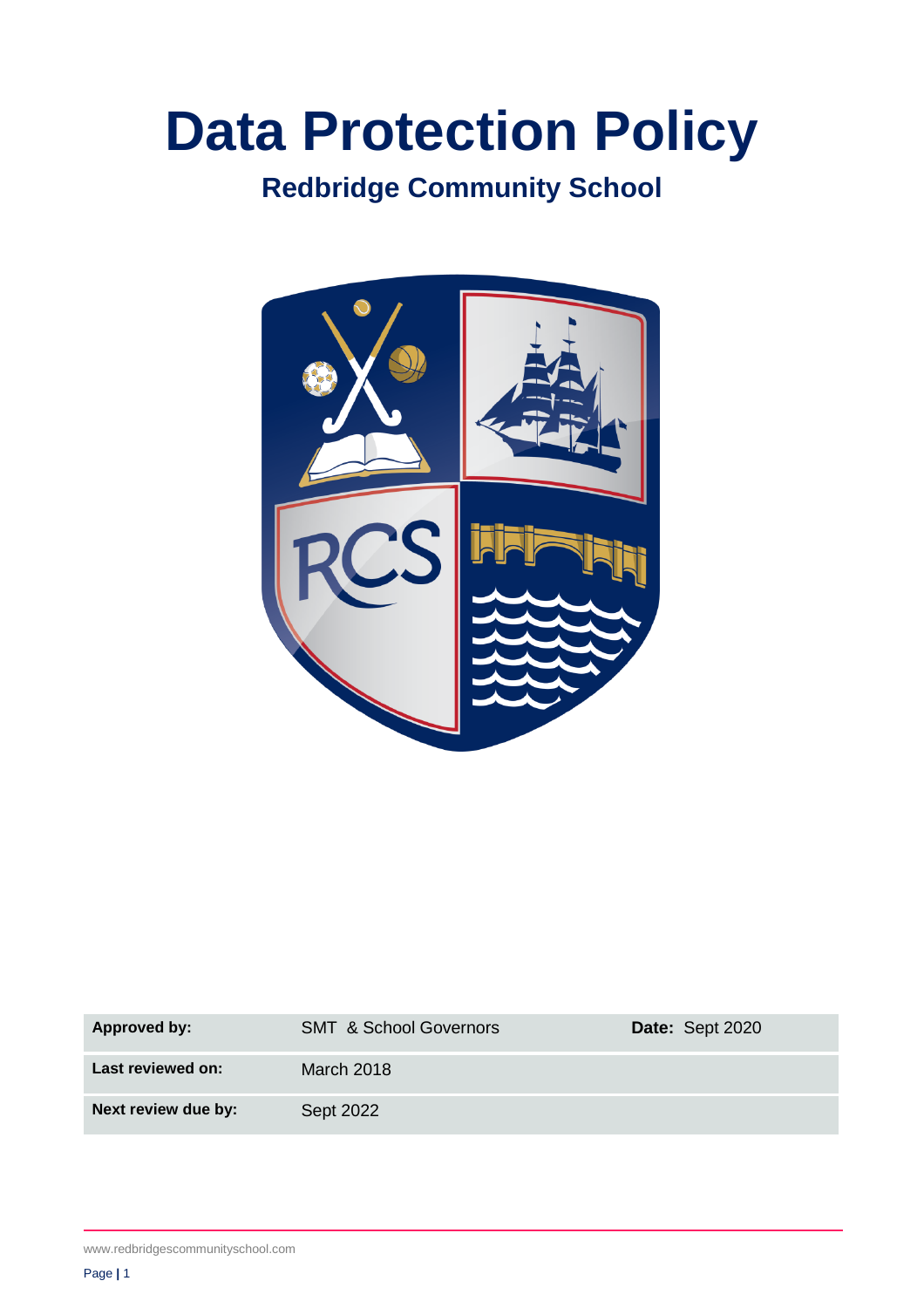## **Contents**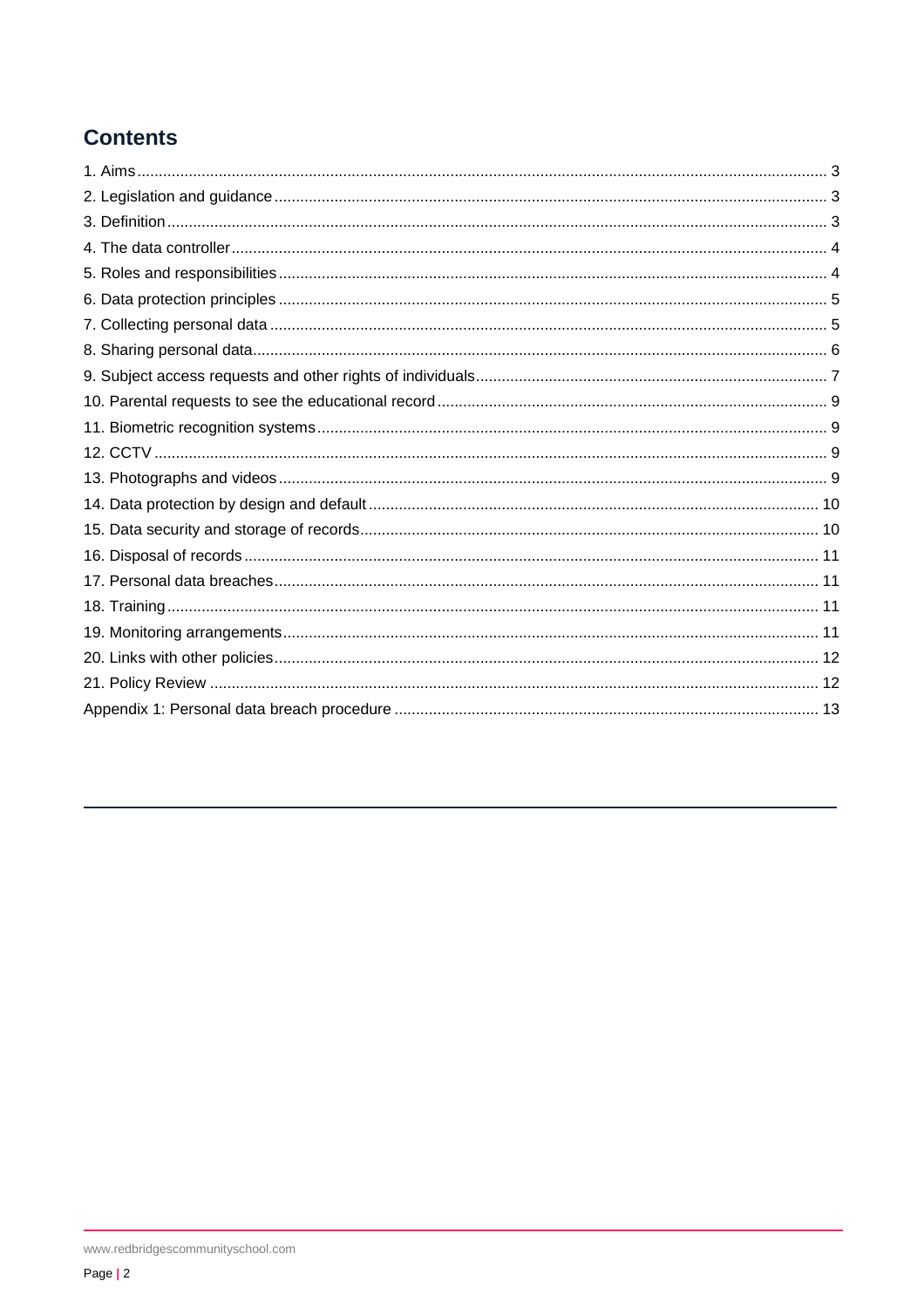## <span id="page-2-0"></span>**1. Aims**

Our school aims to ensure that all personal data collected about staff, pupils, parents, governors, visitors and other individuals is collected, stored and processed in accordance with the [General Data Protection](https://eur-lex.europa.eu/legal-content/EN/TXT/?qid=1528874672298&uri=CELEX:02016R0679-20160504)  Regulation [\(EU\) 2016/679](https://eur-lex.europa.eu/legal-content/EN/TXT/?qid=1528874672298&uri=CELEX:02016R0679-20160504) (GDPR) and the [Data Protection Act 2018 \(DPA 2018\).](http://www.legislation.gov.uk/ukpga/2018/12/contents/enacted)

This policy applies to all personal data, regardless of whether it is in paper or electronic format.

## <span id="page-2-1"></span>**2. Legislation and guidance**

This policy meets the requirements of the GDPR and the DPA 2018. It is based on guidance published by the Information Commissioner's Office (ICO) on the [GDPR.](https://ico.org.uk/for-organisations/guide-to-the-general-data-protection-regulation-gdpr/)

It meets the requirements of the [Protection of Freedoms Act 2012](https://www.legislation.gov.uk/ukpga/2012/9/part/1/chapter/2) when referring to our use of biometric data.

It also reflects the ICO's [code of practice](https://ico.org.uk/media/for-organisations/documents/1542/cctv-code-of-practice.pdf) for the use of surveillance cameras and personal information.

In addition, this policy complies with regulation 5 of the Education (Pupil Information) (England) Regulations [2005,](http://www.legislation.gov.uk/uksi/2005/1437/regulation/5/made) which gives parents the right of access to their child's educational record.

## <span id="page-2-2"></span>**3. Definition**

| <b>TERM</b>                         | <b>DEFINITION</b>                                                                                                                                      |
|-------------------------------------|--------------------------------------------------------------------------------------------------------------------------------------------------------|
| <b>Personal data</b>                | Any information relating to an identified, or identifiable, living<br>individual.                                                                      |
|                                     | This may include the individual's:                                                                                                                     |
|                                     | > Name (including initials)                                                                                                                            |
|                                     | > Identification number                                                                                                                                |
|                                     | > Location data                                                                                                                                        |
|                                     | > Online identifier, such as a username or IP address                                                                                                  |
|                                     | It may also include factors specific to the individual's physical,<br>physiological, genetic, mental, economic, cultural or social<br><i>identity.</i> |
| Special categories of personal data | Personal data which is more sensitive and so needs more<br>protection, including information about an individual's:<br>> Racial or ethnic origin       |
|                                     | > Political opinions                                                                                                                                   |
|                                     | > Religious or philosophical beliefs                                                                                                                   |
|                                     | > Trade union membership                                                                                                                               |
|                                     | > Genetics                                                                                                                                             |
|                                     | > Biometrics (such as fingerprints, retina and iris patterns),<br>where used for identification purposes                                               |
|                                     | $\blacktriangleright$ Health – physical or mental                                                                                                      |
|                                     | > Sex life or sexual orientation                                                                                                                       |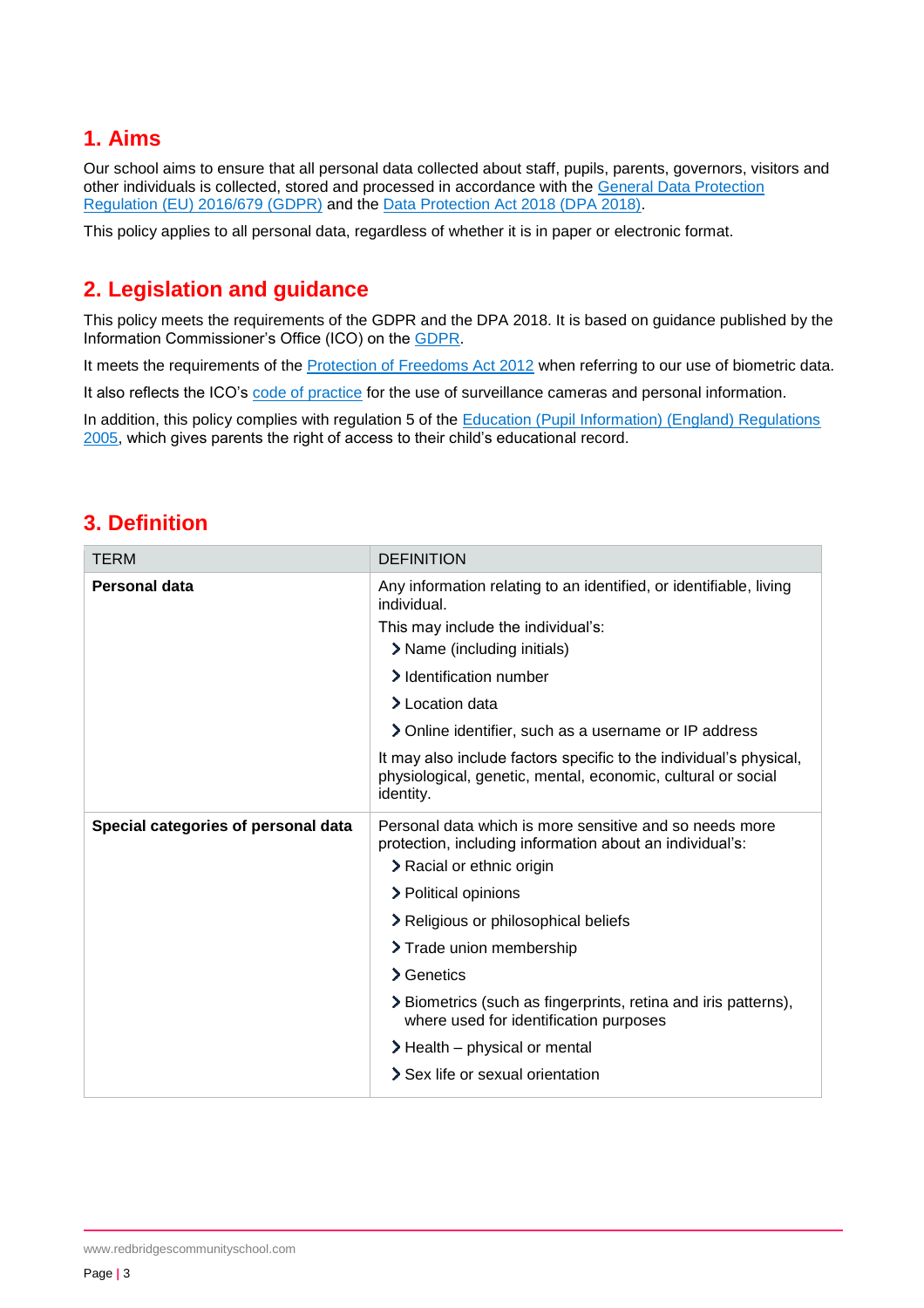| <b>TERM</b>          | <b>DEFINITION</b>                                                                                                                                                                                                             |
|----------------------|-------------------------------------------------------------------------------------------------------------------------------------------------------------------------------------------------------------------------------|
| <b>Processing</b>    | Anything done to personal data, such as collecting, recording,<br>organising, structuring, storing, adapting, altering, retrieving,<br>using, disseminating, erasing or destroying.<br>Processing can be automated or manual. |
| Data subject         | The identified or identifiable individual whose personal data is<br>held or processed.                                                                                                                                        |
| Data controller      | A person or organisation that determines the purposes and the<br>means of processing of personal data.                                                                                                                        |
| Data processor       | A person or other body, other than an employee of the data<br>controller, who processes personal data on behalf of the data<br>controller.                                                                                    |
| Personal data breach | A breach of security leading to the accidental or unlawful<br>destruction, loss, alteration, unauthorised disclosure of, or<br>access to, personal data.                                                                      |

## <span id="page-3-0"></span>**4. The data controller**

Our school processes personal data relating to parents, pupils, staff, governors, visitors and others, and therefore is a data controller. The school is registered with the ICO / has paid its data protection fee to the ICO, as legally required.

## <span id="page-3-1"></span>**5. Roles and responsibilities**

This policy applies to **all staff** employed by our school, and to external organisations or individuals working on our behalf. Staff who do not comply with this policy may face disciplinary action.

#### **5.1 Governing board**

The governing board has overall responsibility for ensuring that our school complies with all relevant data protection obligations.

#### **5.2 Data protection officer**

The data protection officer (DPO) is responsible for overseeing the implementation of this policy, monitoring our compliance with data protection law, and developing related policies and guidelines where applicable.

They will provide an annual report of their activities directly to the governing board and, where relevant, report to the board their advice and recommendations on school data protection issues.

The DPO is also the first point of contact for individuals whose data the school processes, and for the ICO.

Full details of the DPO's responsibilities are set out in their job description.

Our DPO is A Dare and is contactable via the school on 02380 771 381.

#### **5.3 Headteacher**

The headteacher acts as the representative of the data controller on a day-to-day basis.

#### **5.4 All staff**

Staff are responsible for:

- Collecting, storing and processing any personal data in accordance with this policy
- Informing the school of any changes to their personal data, such as a change of address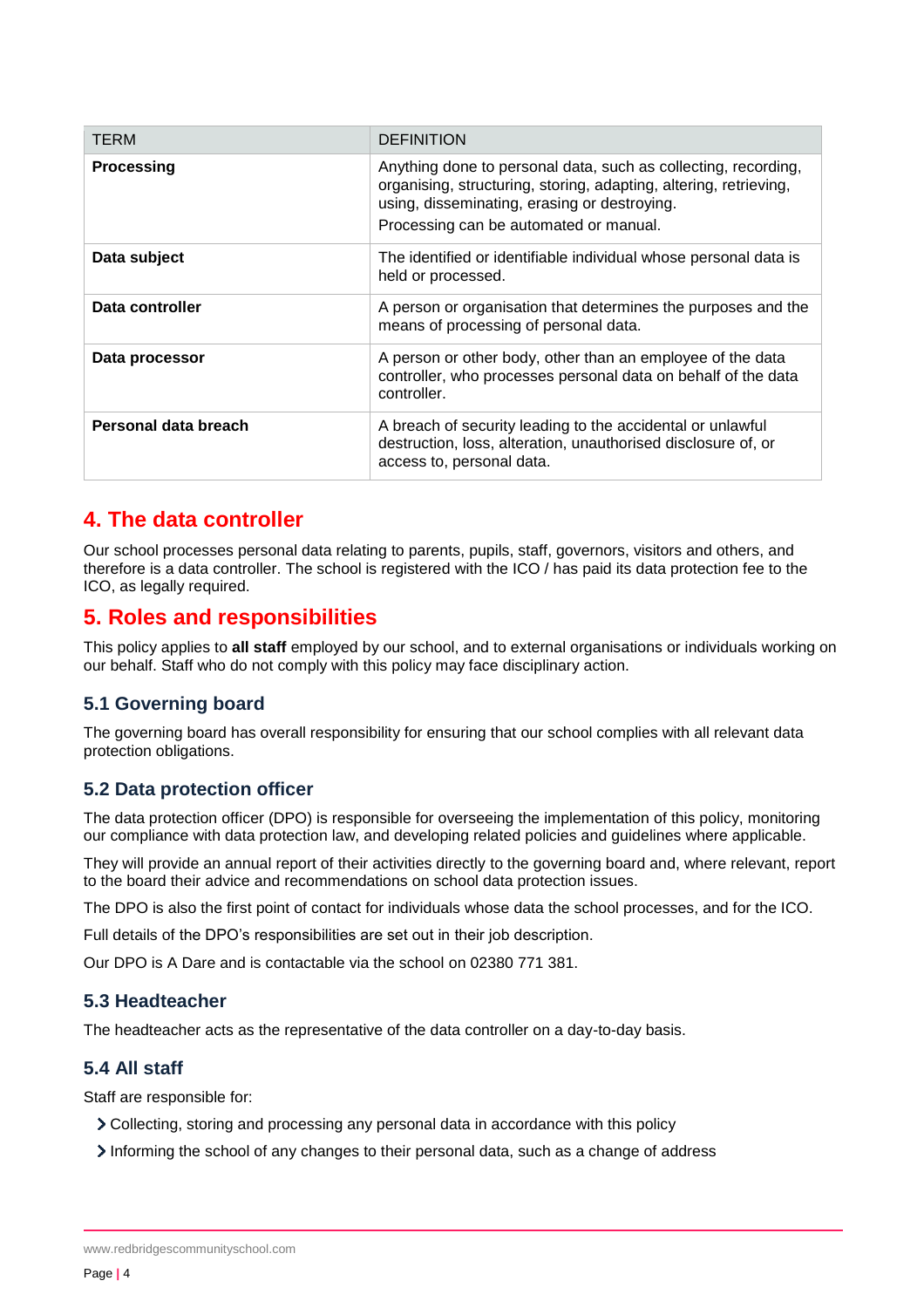- Contacting the DPO in the following circumstances:
	- With any questions about the operation of this policy, data protection law, retaining personal data or keeping personal data secure
	- If they have any concerns that this policy is not being followed
	- If they are unsure whether or not they have a lawful basis to use personal data in a particular way
	- If they need to rely on or capture consent, draft a privacy notice, deal with data protection rights invoked by an individual, or transfer personal data outside the European Economic Area
	- If there has been a data breach
	- Whenever they are engaging in a new activity that may affect the privacy rights of individuals
	- If they need help with any contracts or sharing personal data with third parties

## <span id="page-4-0"></span>**6. Data protection principles**

The GDPR is based on data protection principles that our school must comply with.

The principles say that personal data must be:

- Processed lawfully, fairly and in a transparent manner
- Collected for specified, explicit and legitimate purposes
- Adequate, relevant and limited to what is necessary to fulfil the purposes for which it is processed
- Accurate and, where necessary, kept up to date
- Kept for no longer than is necessary for the purposes for which it is processed
- Processed in a way that ensures it is appropriately secure

This policy sets out how the school aims to comply with these principles.

## <span id="page-4-1"></span>**7. Collecting personal data**

#### **7.1 Lawfulness, fairness and transparency**

We will only process personal data where we have one of 6 'lawful bases' (legal reasons) to do so under data protection law:

- The data needs to be processed so that the school can **fulfil a contract** with the individual, or the individual has asked the school to take specific steps before entering into a contract
- The data needs to be processed so that the school can **comply with a legal obligation**
- The data needs to be processed to ensure the **vital interests** of the individual or another person i.e. to protect someone's life
- The data needs to be processed so that the school, as a public authority, can **perform a task in the public interest or exercise its official authority**
- The data needs to be processed for the **legitimate interests** of the school (where the processing is not for any tasks the school performs as a public authority) or a third party, provided the individual's rights and freedoms are not overridden
- The individual (or their parent/carer when appropriate in the case of a pupil) has freely given clear **consent**

For special categories of personal data, we will also meet one of the special category conditions for processing under data protection law:

The individual (or their parent/carer when appropriate in the case of a pupil) has given **explicit consent**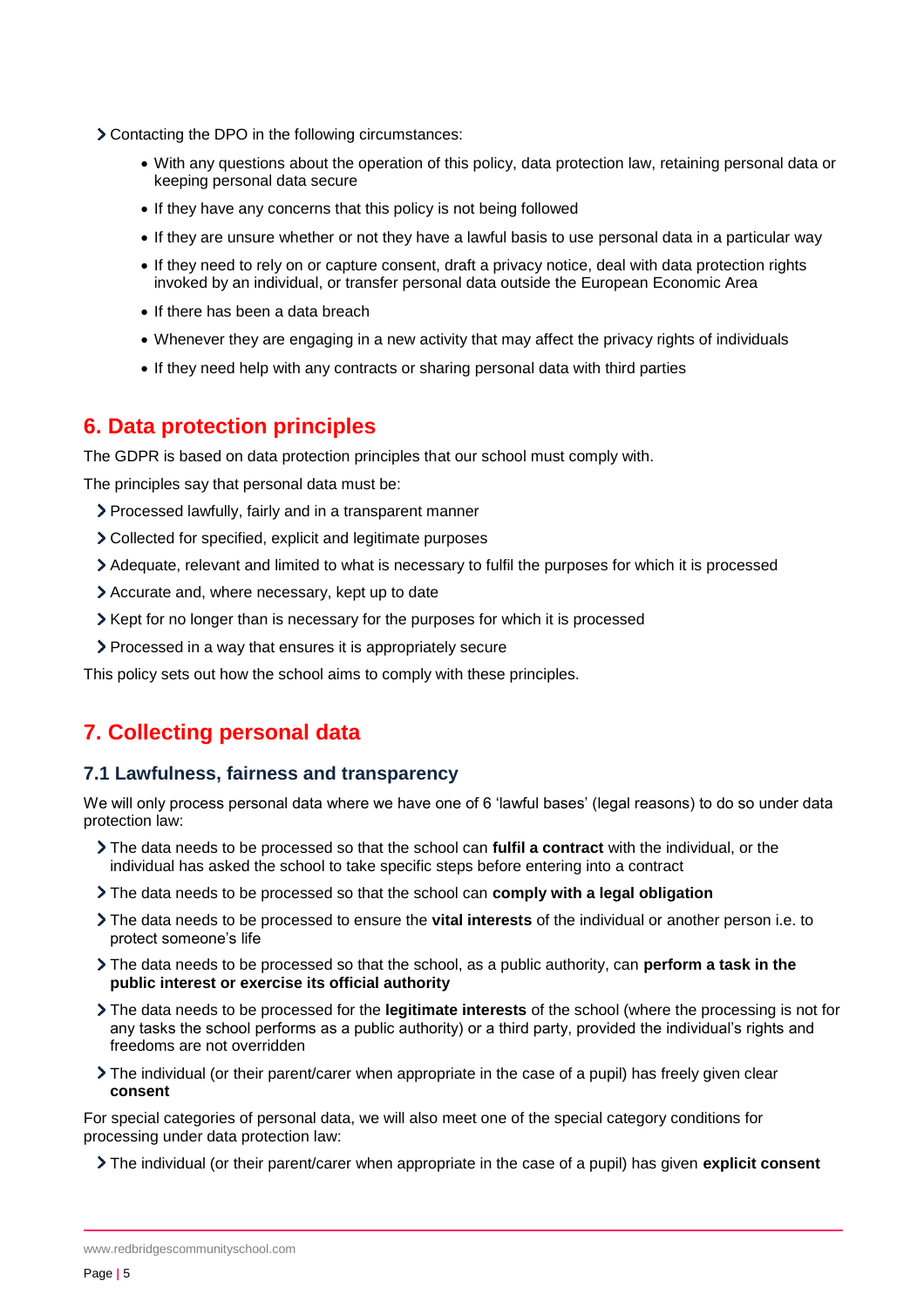- The data needs to be processed to perform or exercise obligations or rights in relation to **employment, social security or social protection law**
- The data needs to be processed to ensure the **vital interests** of the individual or another person, where the individual is physically or legally incapable of giving consent
- The data has already been made **manifestly public** by the individual
- The data needs to be processed for the establishment, exercise or defence of **legal claims**
- The data needs to be processed for reasons of **substantial public interest** as defined in legislation
- The data needs to be processed for **health or social care purposes**, and the processing is done by, or under the direction of, a health or social work professional or by any other person obliged to confidentiality under law
- The data needs to be processed for **public health reasons**, and the processing is done by, or under the direction of, a health professional or by any other person obliged to confidentiality under law
- The data needs to be processed for **archiving purposes**, scientific or historical research purposes, or statistical purposes, and the processing is in the public interest

For criminal offence data, we will meet both a lawful basis and a condition set out under data protection law. Conditions include:

- The individual (or their parent/carer when appropriate in the case of a pupil) has given **consent**
- The data needs to be processed to ensure the **vital interests** of the individual or another person, where the individual is physically or legally incapable of giving consent
- The data has already been made **manifestly public** by the individual
- The data needs to be processed for or in connection with legal proceedings, to obtain legal advice, or for the establishment, exercise or defence of **legal rights**
- The data needs to be processed for reasons of **substantial public interest** as defined in legislation

Whenever we first collect personal data directly from individuals, we will provide them with the relevant information required by data protection law.

We will always consider the fairness of our data processing. We will ensure we do not handle personal data in ways that individuals would not reasonably expect, or use personal data in ways which have unjustified adverse effects on them.

#### **7.2 Limitation, minimisation and accuracy**

We will only collect personal data for specified, explicit and legitimate reasons. We will explain these reasons to the individuals when we first collect their data.

If we want to use personal data for reasons other than those given when we first obtained it, we will inform the individuals concerned before we do so, and seek consent where necessary.

Staff must only process personal data where it is necessary in order to do their jobs.

We will keep data accurate and, where necessary, up-to-date. Inaccurate data will be rectified or erased when appropriate.

In addition, when staff no longer need the personal data they hold, they must ensure it is deleted or anonymised. This will be done in accordance with the school's record retention schedule.

## <span id="page-5-0"></span>**8. Sharing personal data**

We will not normally share personal data with anyone else without consent, but there are certain circumstances where we may be required to do so. These include, but are not limited to, situations where:

- There is an issue with a pupil or parent/carer that puts the safety of our staff at risk
- $\triangleright$  We need to liaise with other agencies we will seek consent as necessary before doing this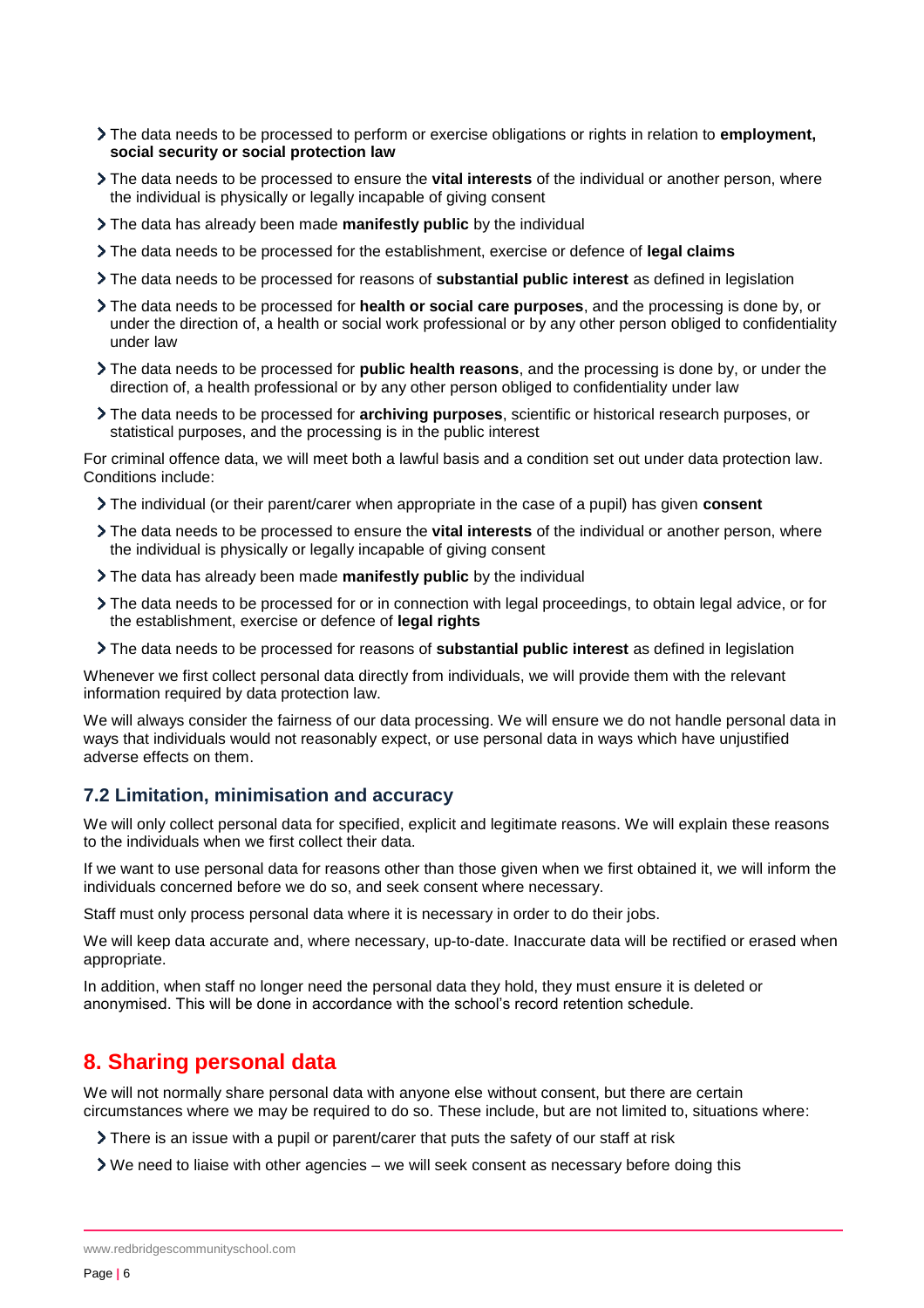- Our suppliers or contractors need data to enable us to provide services to our staff and pupils for example, IT companies. When doing this, we will:
	- Only appoint suppliers or contractors which can provide sufficient guarantees that they comply with data protection law
	- Establish a contract with the supplier or contractor to ensure the fair and lawful processing of any personal data we share
	- Only share data that the supplier or contractor needs to carry out their service

We will also share personal data with law enforcement and government bodies where we are legally required to do so.

We may also share personal data with emergency services and local authorities to help them to respond to an emergency situation that affects any of our pupils or staff.

Where we transfer personal data internationally, we will do so in accordance with data protection law.

## <span id="page-6-0"></span>**9. Subject access requests and other rights of individuals**

#### **9.1 Subject access requests**

Individuals have a right to make a 'subject access request' to gain access to personal information that the school holds about them. This includes:

- Confirmation that their personal data is being processed
- Access to a copy of the data
- > The purposes of the data processing
- > The categories of personal data concerned
- Who the data has been, or will be, shared with
- How long the data will be stored for, or if this isn't possible, the criteria used to determine this period
- Where relevant, the existence of the right to request rectification, erasure or restriction, or to object to such processing
- The right to lodge a complaint with the ICO or another supervisory authority
- > The source of the data, if not the individual
- Whether any automated decision-making is being applied to their data, and what the significance and consequences of this might be for the individual
- The safeguards provided if the data is being transferred internationally

Subject access requests can be submitted in any form, but we may be able to respond to requests more quickly if they are made using the school 'Subject Access Request' forms which request the following information:

- Name of individual
- Correspondence address
- Contact number and email address
- > Details of the information requested

If staff receive a subject access request in any form they must immediately forward it to the DPO.

#### **9.2 Children and subject access requests**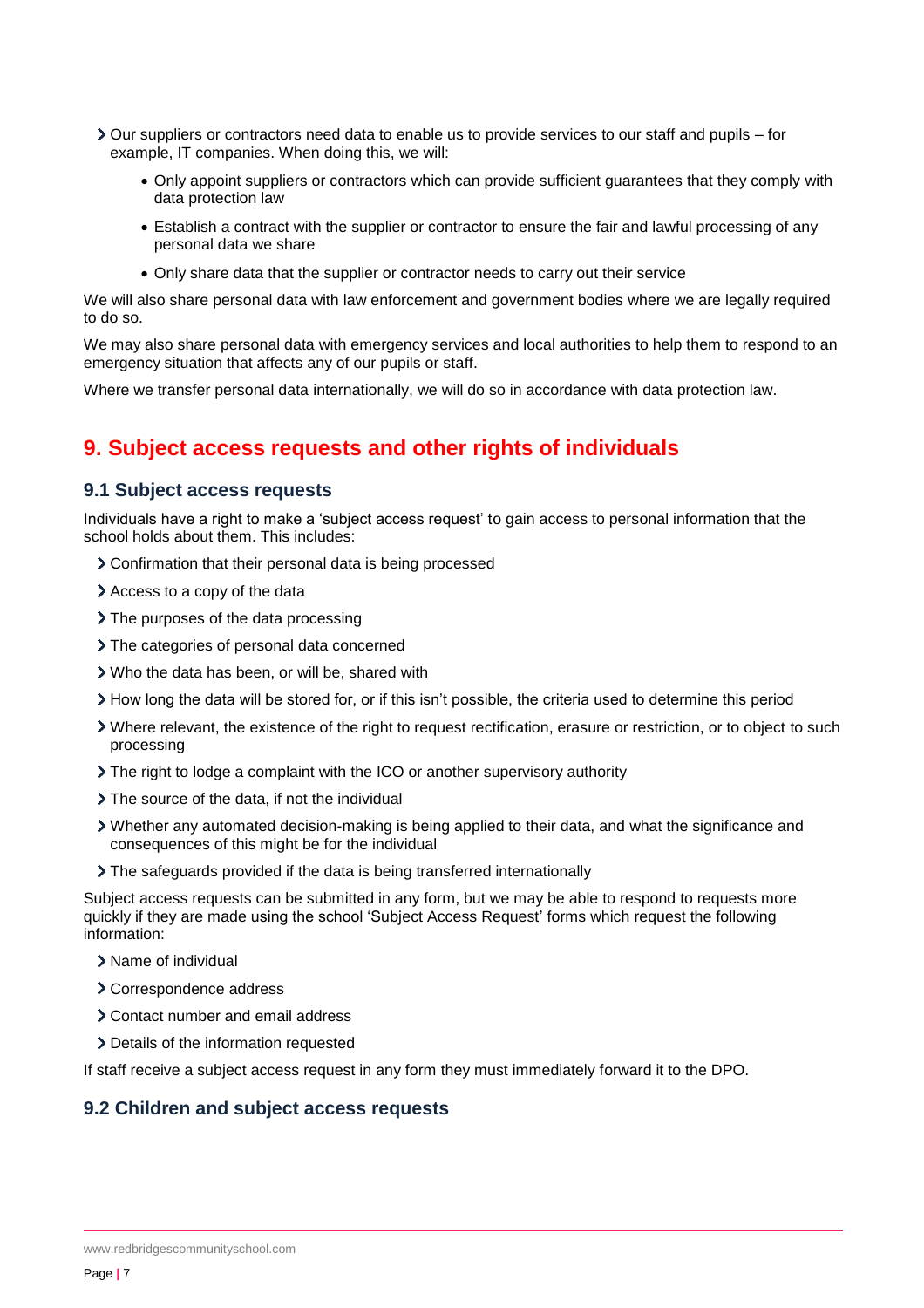Personal data about a child belongs to that child, and not the child's parents or carers. For a parent or carer to make a subject access request with respect to their child, the child must either be unable to understand their rights and the implications of a subject access request, or have given their consent.

Children aged 12 and above are generally regarded to be mature enough to understand their rights and the implications of a subject access request. Therefore, most subject access requests from parents or carers of pupils at our school may not be granted without the express permission of the pupil. This is not a rule and a pupil's ability to understand their rights will always be judged on a case-by-case basis.

#### **9.3 Responding to subject access requests**

When responding to requests, we:

- May ask the individual to provide 2 forms of identification
- May contact the individual via phone to confirm the request was made
- Will respond without delay and within 1 month of receipt of the request (or receipt of the additional information needed to confirm identity, where relevant)
- Will provide the information free of charge
- May tell the individual we will comply within 3 months of receipt of the request, where a request is complex or numerous. We will inform the individual of this within 1 month, and explain why the extension is necessary

We may not disclose information for a variety of reasons, such as if it:

- Might cause serious harm to the physical or mental health of the pupil or another individual
- Would reveal that the child is being or has been abused, or is at risk of abuse, where the disclosure of that information would not be in the child's best interests
- Would include another person's personal data that we can't reasonably anonymise, and we don't have the other person's consent and it would be unreasonable to proceed without it
- Is part of certain sensitive documents, such as those related to crime, immigration, legal proceedings or legal professional privilege, management forecasts, negotiations, confidential references, or exam scripts

If the request is unfounded or excessive, we may refuse to act on it, or charge a reasonable fee to cover administrative costs. We will take into account whether the request is repetitive in nature when making this decision.

When we refuse a request, we will tell the individual why, and tell them they have the right to complain to the ICO or they can seek to enforce their subject access right through the courts.

#### **9.4 Other data protection rights of the individual**

In addition to the right to make a subject access request (see above), and to receive information when we are collecting their data about how we use and process it (see section 7), individuals also have the right to:

- Withdraw their consent to processing at any time
- Ask us to rectify, erase or restrict processing of their personal data (in certain circumstances)
- Prevent use of their personal data for direct marketing
- Object to processing which has been justified on the basis of public interest, official authority or legitimate interests
- Challenge decisions based solely on automated decision making or profiling (i.e. making decisions or evaluating certain things about an individual based on their personal data with no human involvement)
- > Be notified of a data breach (in certain circumstances)
- Make a complaint to the ICO
- Ask for their personal data to be transferred to a third party in a structured, commonly used and machinereadable format (in certain circumstances)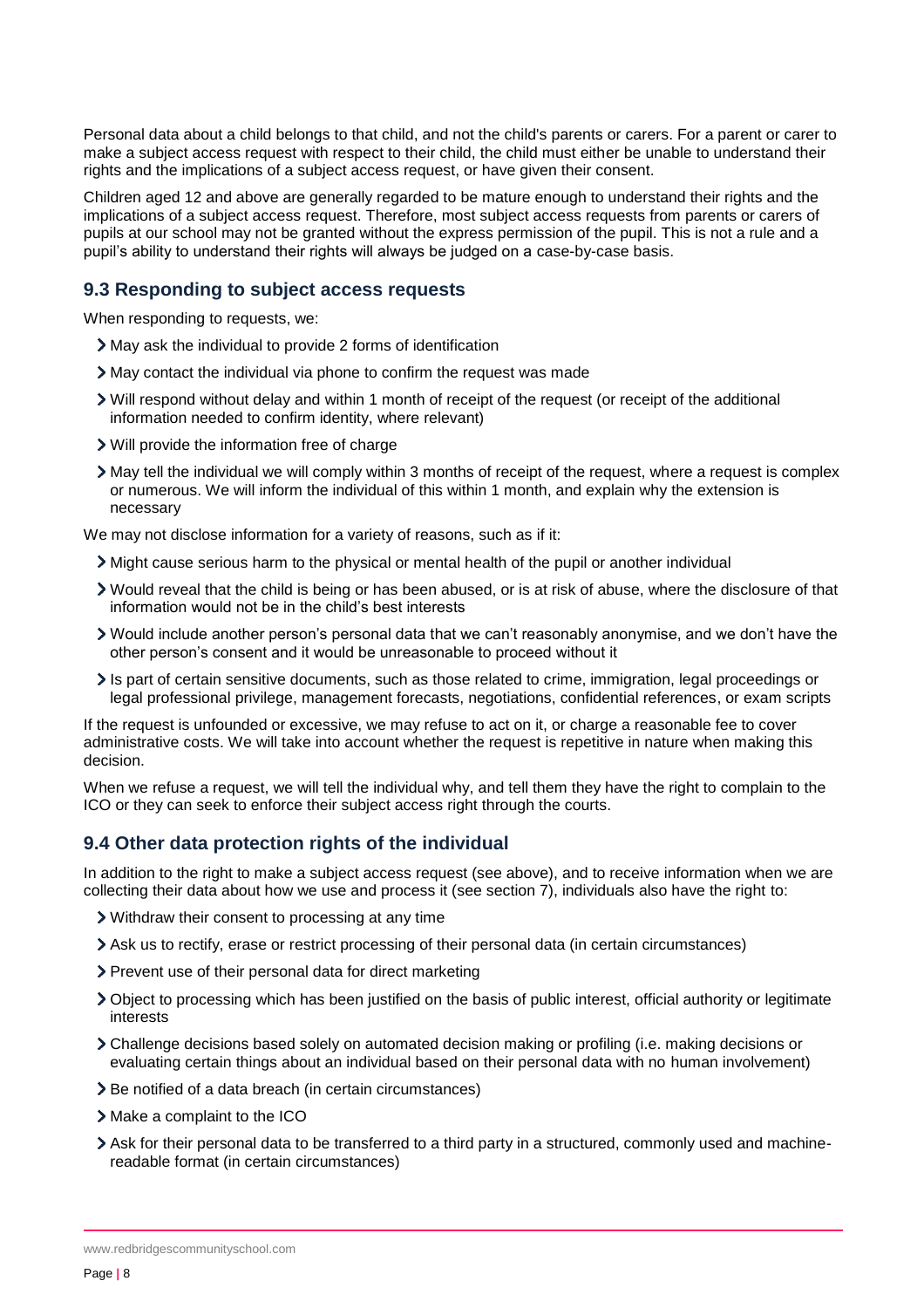Individuals should submit any request to exercise these rights to the DPO. If staff receive such a request, they must immediately forward it to the DPO.

#### <span id="page-8-0"></span>**10. Parental requests to see the educational record**

Parents, or those with parental responsibility, have a legal right to free access to their child's educational record (which includes most information about a pupil) within 15 school days of receipt of a written request.

If the request is for a copy of the educational record, the school may charge a fee to cover the cost of supplying it.

This right applies as long as the pupil concerned is aged under 18.

There are certain circumstances in which this right can be denied, such as if releasing the information might cause serious harm to the physical or mental health of the pupil or another individual, or if it would mean releasing exam marks before they are officially announced.

#### <span id="page-8-1"></span>**11. Biometric recognition systems**

Where we use pupils' biometric data as part of an automated biometric recognition system (for example, pupils use finger prints to receive school dinners instead of paying with cash we will comply with the requirements of the [Protection of Freedoms Act 2012.](https://www.legislation.gov.uk/ukpga/2012/9/section/26)

Parents/carers will be notified before any biometric recognition system is put in place or before their child first takes part in it. The school will get written consent from at least one parent or carer before we take any biometric data from their child and first process it.

Parents/carers and pupils have the right to choose not to use the school's biometric system(s). We will provide alternative means of accessing the relevant services for those pupils. For example, pupils can access their ParentMail accounts using a secure pin code.

Parents/carers and pupils can withdraw consent, at any time, and we will make sure that any relevant data already captured is deleted.

As required by law, if a pupil refuses to participate in, or continue to participate in, the processing of their biometric data, we will not process that data irrespective of any consent given by the pupil's parent(s)/carer(s).

Where staff members or other adults use the school's biometric system(s), we will also obtain their consent before they first take part in it, and provide alternative means of accessing the relevant service if they object. Staff and other adults can also withdraw consent at any time, and the school will delete any relevant data already captured.

## <span id="page-8-2"></span>**12. CCTV**

We use CCTV in various locations around the school site to ensure it remains safe. We will adhere to the ICO's [code of practice](https://ico.org.uk/media/for-organisations/documents/1542/cctv-code-of-practice.pdf) for the use of CCTV.

We do not need to ask individuals' permission to use CCTV, but we make it clear where individuals are being recorded. Security cameras are clearly visible and accompanied by prominent signs explaining that CCTV is in use.

## <span id="page-8-3"></span>**13. Photographs and videos**

As part of our school activities, we may take photographs and record images of individuals within our school.

We will obtain written consent from parents/carers, or pupils aged 18 and over, for photographs and videos to be taken of pupils for communication, marketing and promotional materials.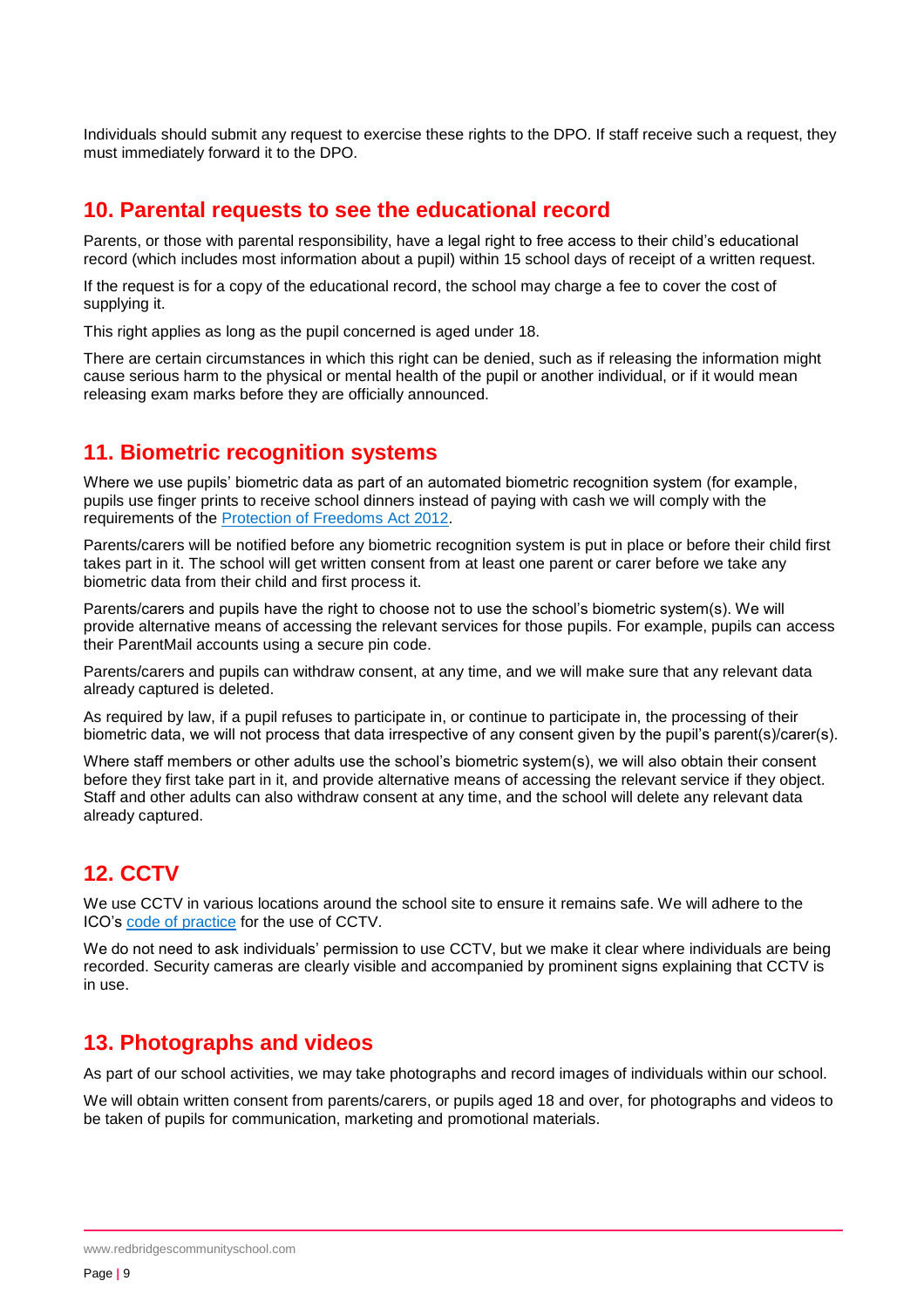Where we need parental consent, we will clearly explain how the photograph and/or video will be used to both the parent/carer and pupil. Where we don't need parental consent, we will clearly explain to the pupil how the photograph and/or video will be used.

Any photographs and videos taken by parents/carers at school events for their own personal use are not covered by data protection legislation. However, we will ask that photos or videos with other pupils are not shared publicly on social media for safeguarding reasons, unless all the relevant parents/carers (or pupils where appropriate) have agreed to this.

Where the school takes photographs and videos, uses may include:

- Within school on notice boards and in school magazines, brochures, newsletters, etc.
- Outside of school by external agencies such as the school photographer, newspapers, campaigns
- Online on our school website or social media pages

Consent can be refused or withdrawn at any time. If consent is withdrawn, we will delete the photograph or video and not distribute it further.

When using photographs and videos in this way we will not accompany them with any other personal information about the child, to ensure they cannot be identified.

## <span id="page-9-0"></span>**14. Data protection by design and default**

We will put measures in place to show that we have integrated data protection into all of our data processing activities, including:

- Appointing a suitably qualified DPO, and ensuring they have the necessary resources to fulfil their duties and maintain their expert knowledge
- Only processing personal data that is necessary for each specific purpose of processing, and always in line with the data protection principles set out in relevant data protection law (see section 6)
- Completing data protection impact assessments where the school's processing of personal data presents a high risk to rights and freedoms of individuals, and when introducing new technologies (the DPO will advise on this process)
- Integrating data protection into internal documents including this policy, any related policies and privacy notices
- Regularly training members of staff on data protection law, this policy, any related policies and any other data protection matters; we will also keep a record of attendance
- Regularly conducting reviews and audits to test our privacy measures and make sure we are compliant
- Appropriate safeguards being put in place if we transfer any personal data outside of the European Economic Area (EEA), where different data protection laws will apply
- Maintaining records of our processing activities, including:
	- For the benefit of data subjects, making available the name and contact details of our school and DPO and all information we are required to share about how we use and process their personal data (via our privacy notices)
	- For all personal data that we hold, maintaining an internal record of the type of data, type of data subject, how and why we are using the data, any third-party recipients, any transfers outside of the EEA and the safeguards for those, retention periods and how we are keeping the data secure

## <span id="page-9-1"></span>**15. Data security and storage of records**

We will protect personal data and keep it safe from unauthorised or unlawful access, alteration, processing or disclosure, and against accidental or unlawful loss, destruction or damage.

In particular:

www.redbridgescommunityschool.com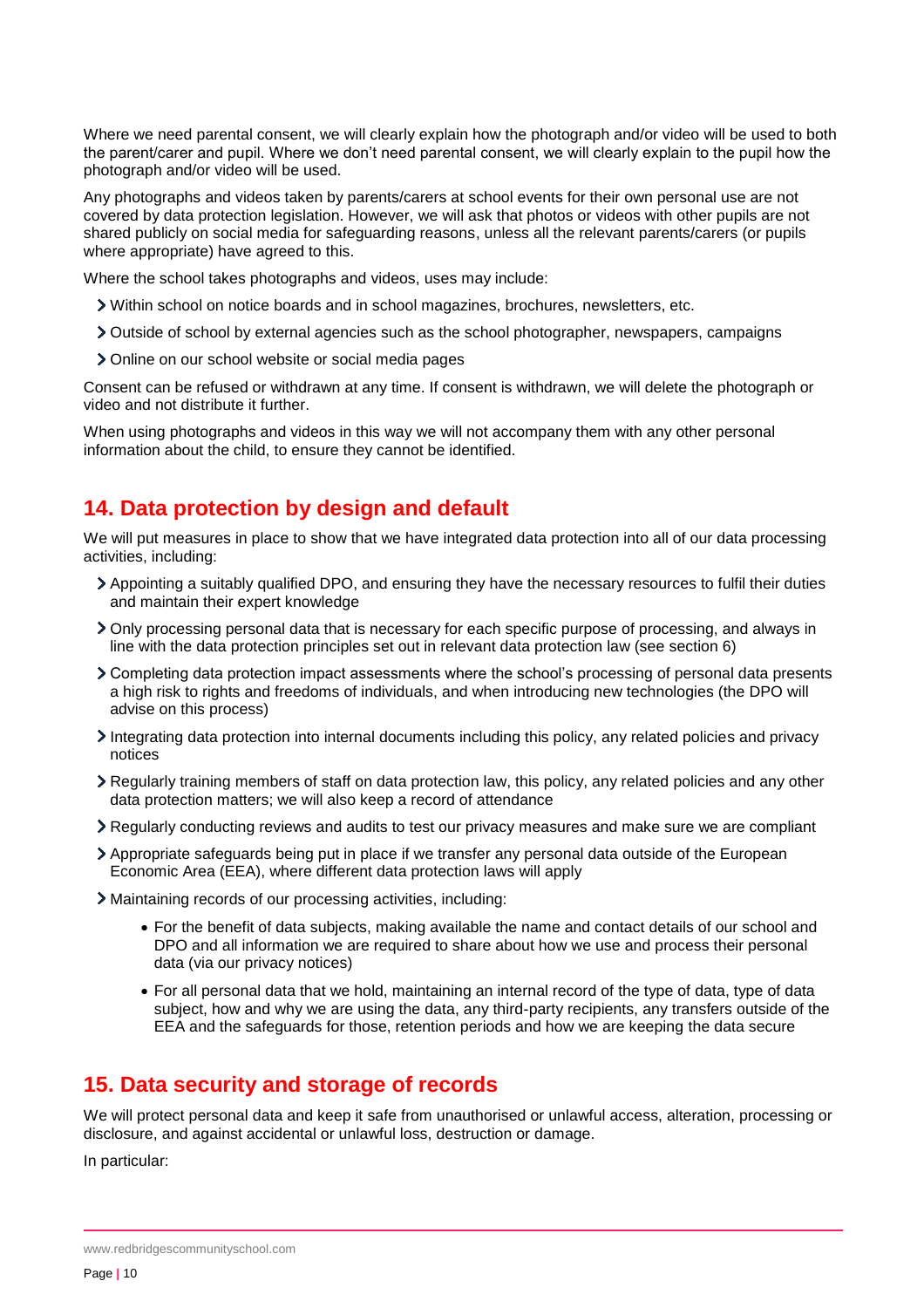- Paper-based records and portable electronic devices, such as laptops and hard drives that contain personal data, are kept under lock and key when not in use
- Papers containing confidential personal data must not be left on office and classroom desks, on staffroom tables, or left anywhere else where there is general access
- Where personal information needs to be taken off site, staff must sign it in and out from the school office
- Passwords that are at least 10 characters long containing letters and numbers are used to access school computers, laptops and other electronic devices. Staff and pupils are reminded that they should not reuse passwords from other sites
- Encryption software is used to protect all portable devices and removable media, such as laptops and USB devices
- Staff, pupils or governors who store personal information on their personal devices are expected to follow the same security procedures as for school-owned equipment
- Where we need to share personal data with a third party, we carry out due diligence and take reasonable steps to ensure it is stored securely and adequately protected (see section 8)

## <span id="page-10-0"></span>**16. Disposal of records**

Personal data that is no longer needed will be disposed of securely. Personal data that has become inaccurate or out of date will also be disposed of securely, where we cannot or do not need to rectify or update it.

For example, we will shred or incinerate paper-based records, and overwrite or delete electronic files. We may also use a third party to safely dispose of records on the school's behalf. If we do so, we will require the third party to provide sufficient guarantees that it complies with data protection law.

## <span id="page-10-1"></span>**17. Personal data breaches**

The school will make all reasonable endeavours to ensure that there are no personal data breaches.

In the unlikely event of a suspected data breach, we will follow the procedure set out in appendix 1.

When appropriate, we will report the data breach to the ICO within 72 hours after becoming aware of it. Such breaches in a school context may include, but are not limited to:

- A non-anonymised dataset being published on the school website which shows the exam results of pupils eligible for the pupil premium
- Safeguarding information being made available to an unauthorised person
- The theft of a school laptop containing non-encrypted personal data about pupils

## <span id="page-10-2"></span>**18. Training**

All staff and governors are provided with data protection training as part of their induction process.

Data protection will also form part of continuing professional development, where changes to legislation, guidance or the school's processes make it necessary.

## <span id="page-10-3"></span>**19. Monitoring arrangements**

The DPO is responsible for monitoring and reviewing this policy.

This policy will be reviewed every **2 years** and shared with the full governing board.

www.redbridgescommunityschool.com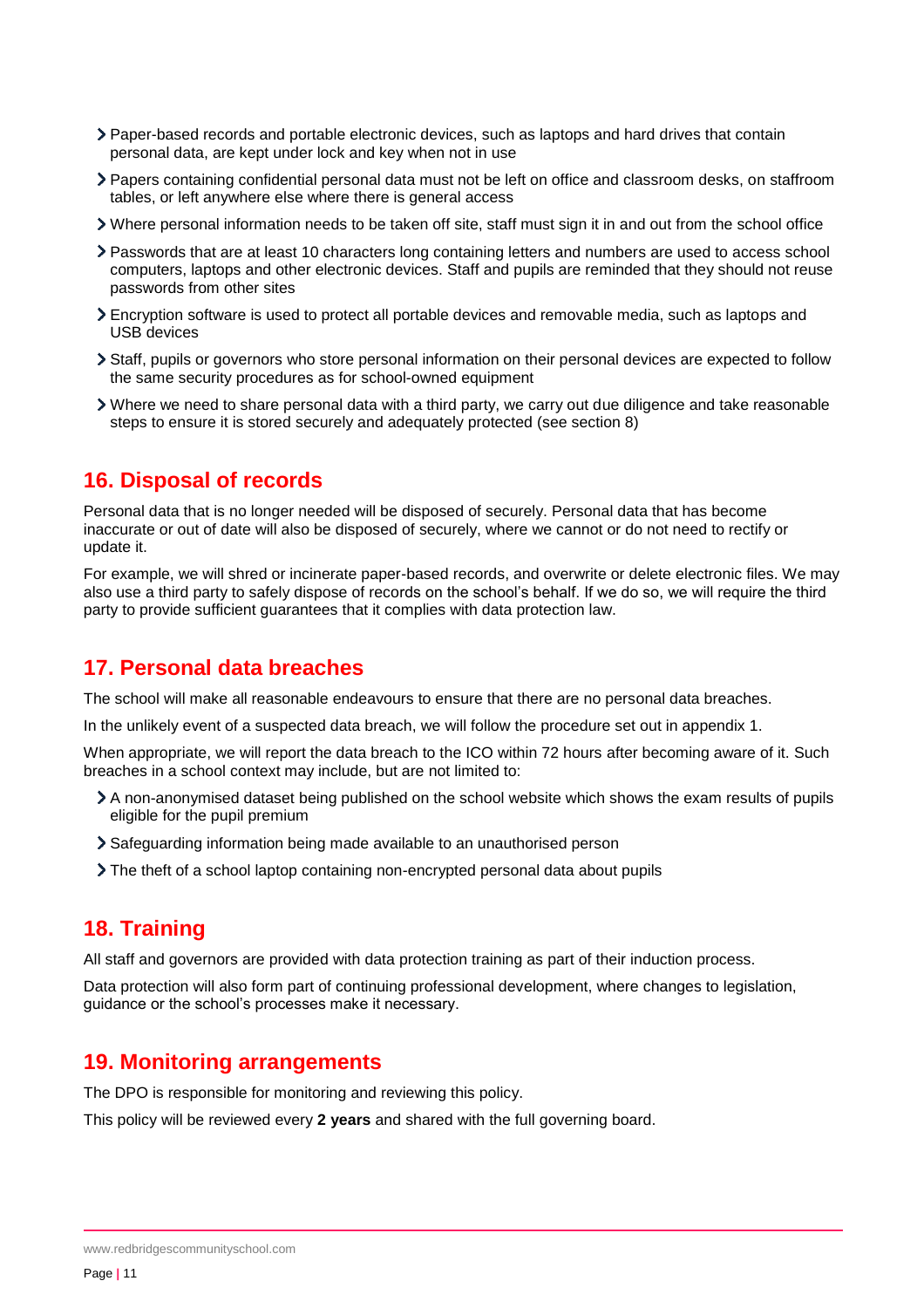## <span id="page-11-0"></span>**20. Links with other policies**

This data protection policy is linked to our:

- > Freedom of information policy
- > Child protection policy
- > Safeguarding policy

## <span id="page-11-1"></span>**21. Policy Review**

This policy is reviewed every two years by the full governing board.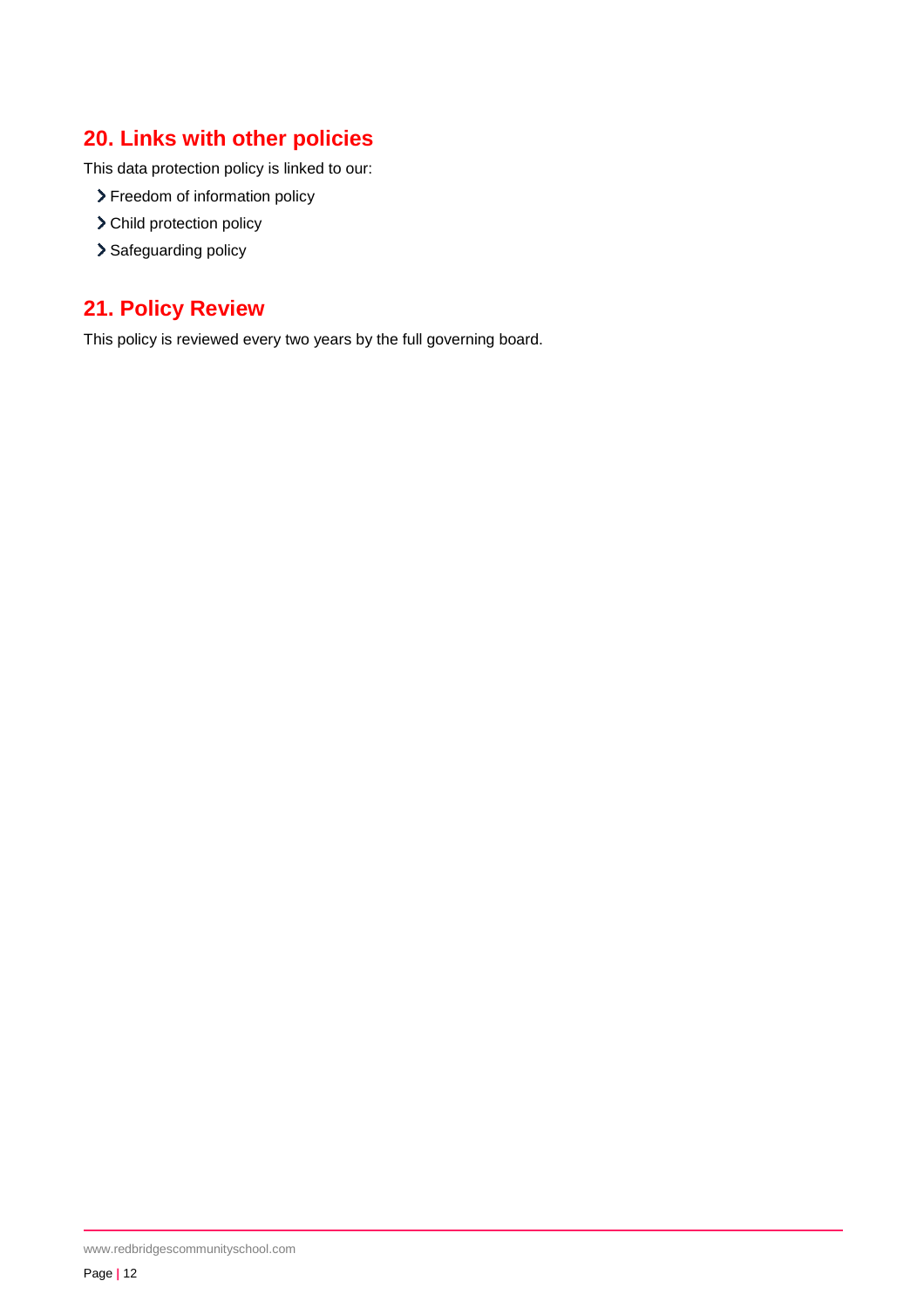#### <span id="page-12-0"></span>**Appendix 1: Personal data breach procedure**

This procedure is based on [guidance on personal data breaches](https://ico.org.uk/for-organisations/guide-to-the-general-data-protection-regulation-gdpr/personal-data-breaches/) produced by the ICO.

- On finding or causing a breach, or potential breach, the staff member or data processor must immediately notify the DPO
- The DPO will investigate the report, and determine whether a breach has occurred. To decide, the DPO will consider whether personal data has been accidentally or unlawfully:
	- Lost
	- Stolen
	- Destroyed
	- Altered
	- Disclosed or made available where it should not have been
	- Made available to unauthorised people
- The DPO will alert the headteacher and the chair of governors
- The DPO will make all reasonable efforts to contain and minimise the impact of the breach, assisted by relevant staff members or data processors where necessary (actions relevant to specific data types are set out at the end of this procedure)
- The DPO will assess the potential consequences, based on how serious they are, and how likely they are to happen
- The DPO will work out whether the breach must be reported to the ICO. This must be judged on a caseby-case basis. To decide, the DPO will consider whether the breach is likely to negatively affect people's rights and freedoms, and cause them any physical, material or non-material damage (e.g. emotional distress), including through:
	- Loss of control over their data
	- Discrimination
	- Identify theft or fraud
	- Financial loss
	- Unauthorised reversal of pseudonymisation (for example, key-coding)
	- Damage to reputation
	- Loss of confidentiality
	- Any other significant economic or social disadvantage to the individual(s) concerned
- If it's likely that there will be a risk to people's rights and freedoms, the DPO must notify the ICO.
- The DPO will document the decision (either way), in case it is challenged at a later date by the ICO or an individual affected by the breach. Documented decisions are stored on within the school Data Breach Record log.

Where the ICO must be notified, the DPO will do this via the ['report a breach' page](https://ico.org.uk/for-organisations/report-a-breach/) of the ICO website, or through their breach report line (0303 123 1113), within 72 hours. As required, the DPO will set out:

- A description of the nature of the personal data breach including, where possible:
	- o The categories and approximate number of individuals concerned
	- $\circ$  The categories and approximate number of personal data records concerned
- The name and contact details of the DPO
- A description of the likely consequences of the personal data breach